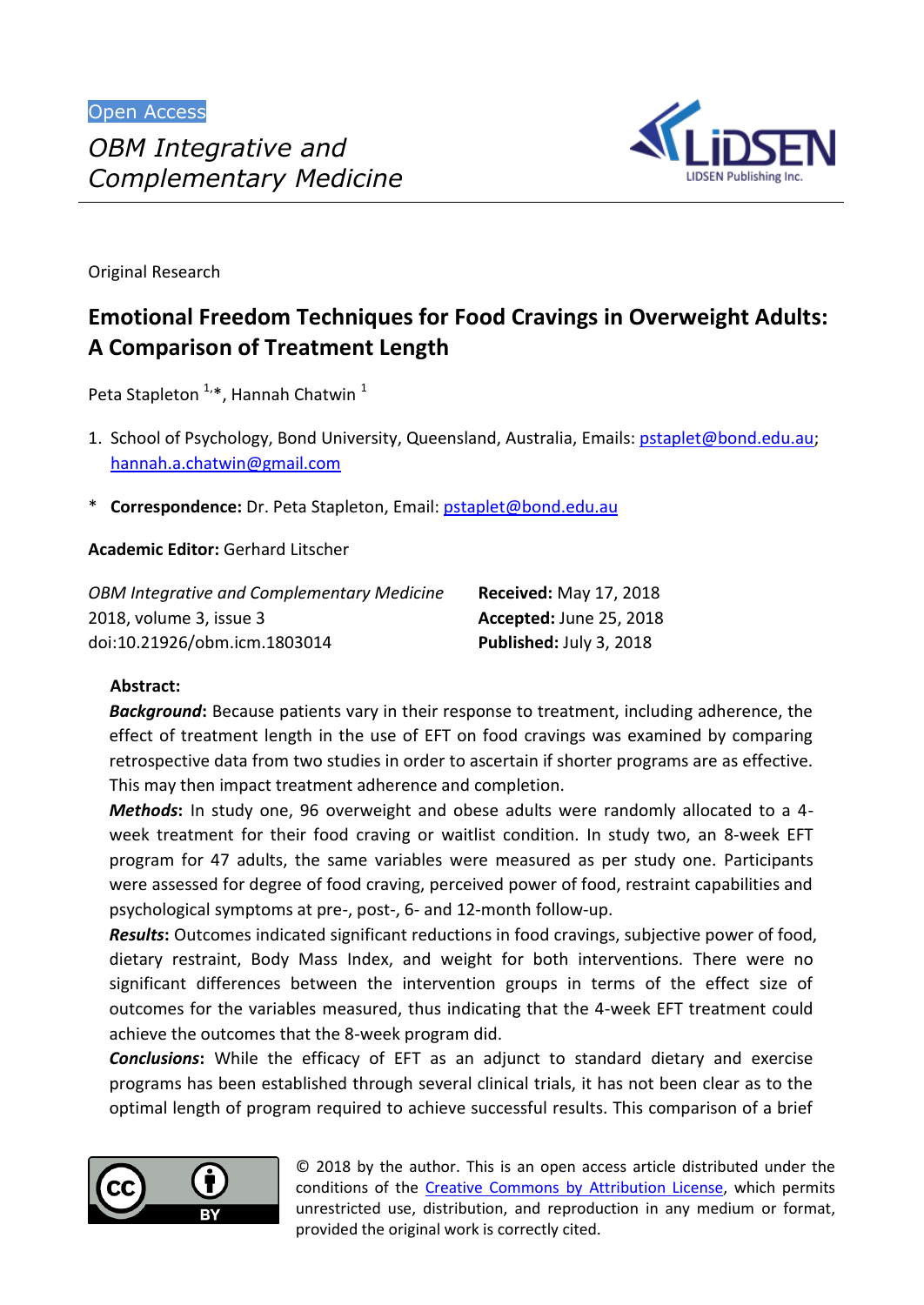4-week (8-hour) program versus an 8-week (16-hour program) indicated significant reductions in all measures for both intervention lengths. Length of treatment may be important when considering adherence and motivation.

#### **Keywords**

Emotional Freedom Techniques; brief therapy; weight loss; food cravings; obese; adults; Tapping

#### **1. Introduction**

Food cravings are thought to be an important intervening causal variable in the development of extreme eating behaviours, and in turn, obesity [1, 2, 3]. Research suggests consistent dieting results in short- to medium-term weight loss [4]. Moreover, meta-analytic studies indicate that the more time that elapses between the end of a diet and the follow-up period, the more weight that is regained [5]. Weight cycling and instability has been associated with poorer perceptions of health and wellbeing [6], excess body weight and abdominal fat accumulation [7], lower health satisfaction and self-esteem, higher body dissatisfaction, and binge eating, for both men and women [7]. Unfortunately, dieting alone does not lead to sustained weight loss, and individuals who diet sporadically are more likely to gain back more weight than they lost [5].

Behavioural strategies such as self-control, restricted food choices and engaging in frequent and strenuous physical activity have been cited as necessary for successful weight loss and maintenance [8, 9, 10] however people also benefit from psychological interventions to enhance weight reduction [11]. Cognitive-Behaviour Therapy (CBT), Behavior Therapy, relaxation therapy, and hypnotherapy have all been indicated as beneficial in improving weight loss [11]. More recently, Energy Psychology (EP) strategies have emerged as techniques which can improve emotional, behavioural, and cognitive concerns by combining physical interventions with a cognitive element [12, 13, 14, 15].

Emotional Freedom Techniques (EFT) [16, 17] is an exposure therapy approach that includes a somatic component. In addition, it has a cognitive element and is designed to target the stress response and has been researched for a variety of psychological problems. The EFT technique involves a participant rating a level of distress or concern on a scale of zero to 10 (0 being no distress, and 10 indicating the most distress), and then stating that problem in a cognitive statement, which includes an acceptance ending (e.g., "Even though I have this food craving, I accept myself"). The subject then taps with two fingers on acupressure points on the face and body as they continue to state a shortened reminder phrase of their problem (see Figure 1 for the acupressure points). This is considered a 'round' of tapping and after each round; the subject continues to re-rate their level of distress.

The stress hyperarousal response includes activation of the amygdala, and recent studies of the use of EFT have indicated a decrease in amygdala and hippocampus activity [18]. The mechanism of EFT may include this impact on physiological systems in the body that regulate stress and anxiety [19]. Functional magnetic resonance imaging (fMRI) and positron emission tomography (PET) scan investigations of neurological shifts following acupoint stimulation consistently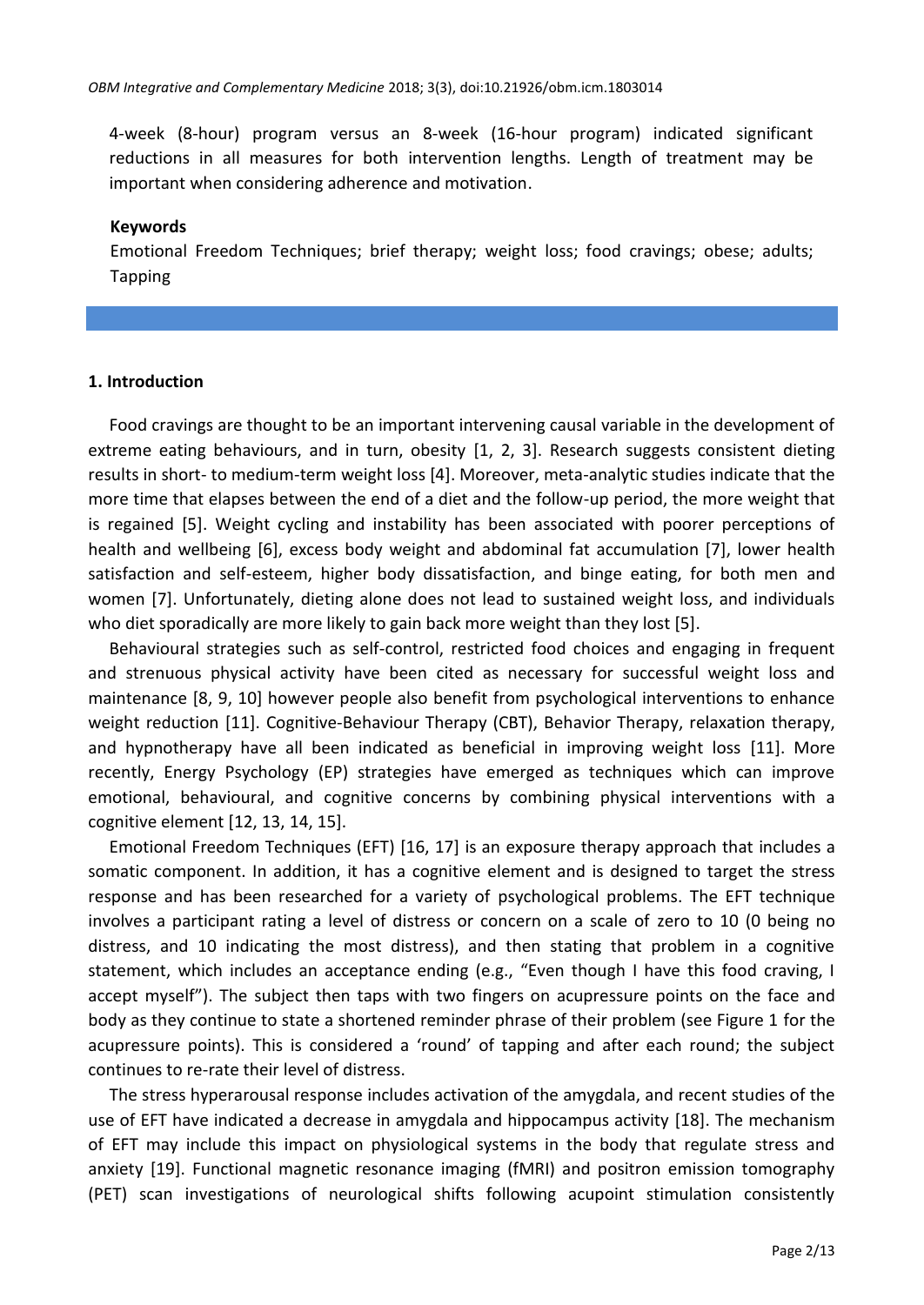produced prominent decreases of activation in the amygdala, hippocampus, and other brain areas associated with fear and pain [20, 21, 22]. EFT also results in a number of biomarker changes, including stress hormones [23], gene expression [15, 23], electroencephalogram (EEG) activity [24, 25], and fMRI-detected brain activation patterns [26]. Finally, EFT has also been found to be an "evidence-based" practice for anxiety, depression, phobias and PTSD when measured against the standards of the American Psychological Association's Division 12 Task Force on Empirically Validated Treatments [14].



**Figure 1** EFT Points.

# *1.1 Main Text*

EFT has now had 43 randomized controlled trials and 39 outcome studies published indicating a range of positive outcomes for conditions such as post traumatic stress disorder [27, 28, 29, 30], generalized and specific anxiety, phobias, depression [31], and chronic pain [32]. A meta-analysis for anxiety disorders has found the pre-post effect size for the EFT treatment group was 1.23 (95% CI: 0.82-1.64, *p* < 0.001), while the effect size for combined controls was 0.41 (0.17-0.67, *p* = 0.001) [33]. A systematic review and meta-analysis of both randomised and non-randomised trials for the treatment of PTSD in veterans demonstrated a large treatment effect size ( $d = 2.96$ ) when comparing EFT to treatment as usual or a wait-list conditions [34]. Another meta-analysis has indicated EFT treatment results in a large effect size( $d = 1.31$ ) for the treatment of depression [35]. This is of particular interest because a number of studies have noted an association between depression and weight loss, and obesity has been considered to cause or exacerbate depressive symptoms [36]. Depression symptoms have been noted as improving after successful weight loss with EFT [37].

EFT reuslts in significant changes in a range of variables related to weight. Over the course of a one-day EFT workshop for a group of 216 healthcare workers a significant reduction in cravings for a range of food substances, alcohol and tobacco from the beginning of the day to postintervention at the end of the day [38].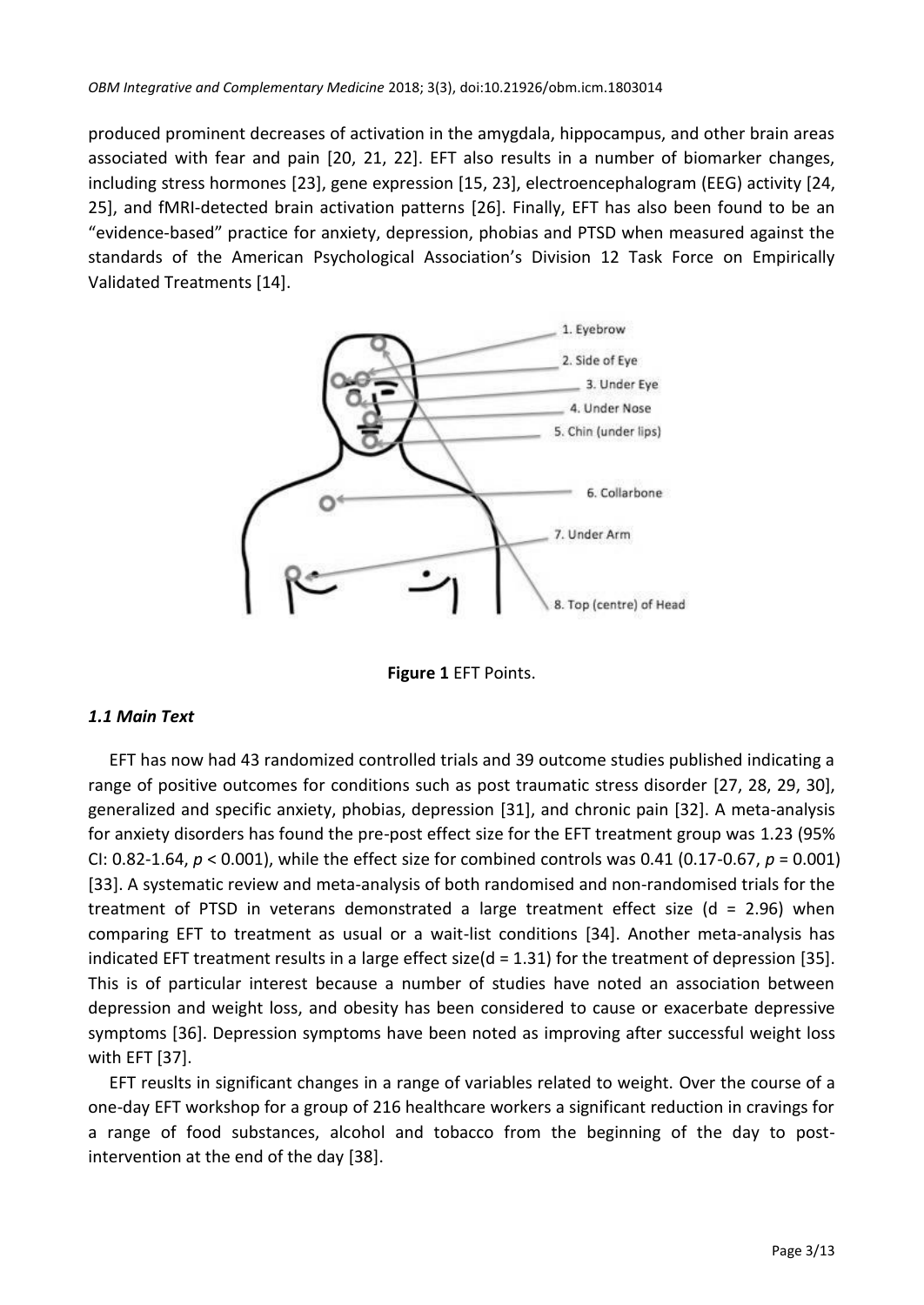Significant improvements in weight, body mass index, craving intensity, subjective power of food, craving restraint and psychological coping occur with EFT, and lasts over 12-months [39]. When compared to a gold standard treatment such as CBT, EFT has been found to be non-inferior in areas related to dietary restraint and food cravings. Cohen's effect size values of EFT are moderate to high [40]. This suggested that EFT was comparable to a gold standard, thus offering more evidence based options to clients.

# *1.2 The Present Study*

The current comparison of previously collected data from two randomized clinical EFT trials, aimed to ascertain whether a 4-week treatment was as effective as an 8-week treatment. It was anticipated this may have future implications for more time-efficient treatment delivery.

#### **Ethics Statement**

Ethical approval was obtained for the current study from the lead author's affiliated university at the time, and both studies were registered under the Australia New Zealand Clinical Trials Registry.

#### **2. Materials and Methods**

#### *2.1 Recruitment*

Two previous randomized clinical trials offered EFT for food cravings to overweight and obese adults [39, 40]. One trial was a 4-week group program, of two hours a week, resulting in eight hours of treatment. The other was an 8-week group program, of two hours a week, resulting in 16 hours of treatment.

Ethical approval was obtained for the current study from the lead author's affiliated university at the time, and both studies were registered under the Australia New Zealand Clinical Trials Registry. Male and female participants were originally recruited through community announcements in print advertisements, radio, and television. In order to be eligble for inclusion, participants had to be over 18 years, have frequent food cravings,) a Body Mass Index greater than 25 to fit the overweight defintion, and not engaged in any other treatment (psychological or medical) for their food cravings. The studies excluded known sufferers of diabetes (Type I and II) and hypoglycaemia, as well as women who were pregnant, as there was the potential for food cravings to be affected by these variables. Sufferers of anorexia nervosa were also excluded.

# *2.2 Participants*

In the 4-week trial**,** 96 adults completed the treatment, and in the 8-week trial, 47 participants completed the treatment. All participants completed the outcome measures below at pre- and post- and 6- and 12-month follow-up periods to ascertain effectiveness of the EFT treatment over time.

**4-week group participants.** The majority of participants in the 4-week group were female (89.0%), over 40 years of age (68.0%), married (53.1%), did not live alone (87.0%), had undertaken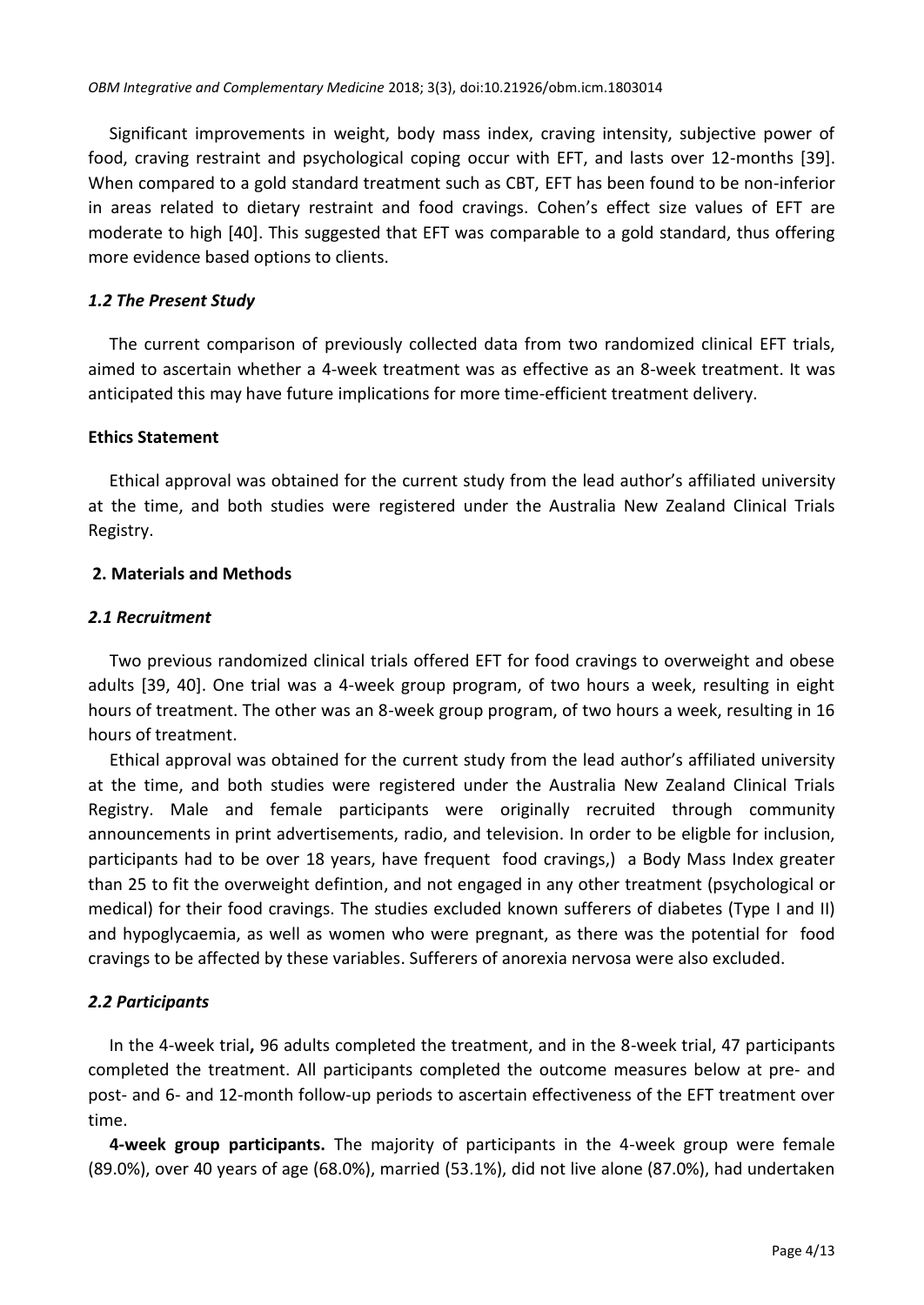some form of education since high school (60.0%), were employed (79.0%) and had a household income exceeding \$50, 000 (65.0%).

**8-week group participants.** Participants in the 8-week group were female (88%), over 40 years of age (54%), married (48%), had undertaken some form of education since high school (51%), were employed (59%) and had a household income exceeding \$50, 000 (46%).

### *2.3 Intervention*

The lead author and an independent certified EFT practitioner developed and reviewed the treatment manuals to ensure that the active ingredients of the EFT intervention were fully operationalized as per Church [17]. While the preferred approach to assess adherence to the delivery of the EFT program would have been to use audio and video recording, privacy of the participants was paramount and this methodology was not chosen. Instead, treatment fidelity checklists were used. The same qualified EFT practitioner delivered both programs, with the assistance of a support therapist (i.e., psychologist) present in each session. Treatment was delivered as group therapy with 10 to 15 participants in each group, and sessions involved direct exposure to craved foods while the participants engaged in the EFT process.

All participants chose one food to address in their treatment group from the following list of groups: chocolate, salty carbohydrate foods,sweet carbohydrate foods,carbohydrate foods which are neither sweet nor salty such as white refined foods,and caffeinated products.

#### *2.4 Outcome Measures*

All eligible participants were asked to complete a demographic questionnaire, the Food Craving Inventory (FCI) [41], the Power of Food Scale (POF) [42], and the Revised Restraint Scale (RRS) [39].They also self reported height and weight measurements and the researchers then calculated each BMI, which was defined as weight in kilograms divided by height in meters squared (kg/m<sup>2</sup>). The BMI categories utilised were: underweight (< 18.5), healthy weight (18.5 to 24.9), overweight (25.0 to 29.9), or obese (≥ 30.0).

**Food Craving Inventory**. The FCI is a reliable and valid measure for the assessment of cravings for specific types of foods: High Fats, Sweets, Carbohydrates/Starches, and Fast Food Fats. These individual foods impact the higher order construct of "food craving", and this is considered to be the FCI Total score [41]. A higher score for each of the subscales reflect stronger cravings for that food type with the range being 0 to 185. The FCI is a valid and psychometrically sound instrument for general and specific food cravings, with good internal consistencies ranging from .70 (fast food) to .91 (high fats) for the subscales and .86 to .87 for the total scale [41, 44]. It also has adequate temporal stability and discriminant validity, and good sensitivity to changes across treatment.

**Power of Food Scale**. The POF scale is a 21-item scale assesess the psychological influence of the mere presence of food. High scores on the POF scale indicate greater responsiveness to an individual's food environment. The POF scale has been shown to be valid and sound with studies demonstrating adequate internal consistency, temporal stability, and convergent validity [42, 45].

**The Revised Restraint Scale**. The RRS is a vliad and sound measure and consists of two subscales which are weight fluctuation and concern with dieting. All items are scored on a four- to five-point Likert scale, with a maximum total score of 35. Higher scores indicate chronic dieting, including constant cycling on and off a diet/s without substantial weight loss. Restrained eating is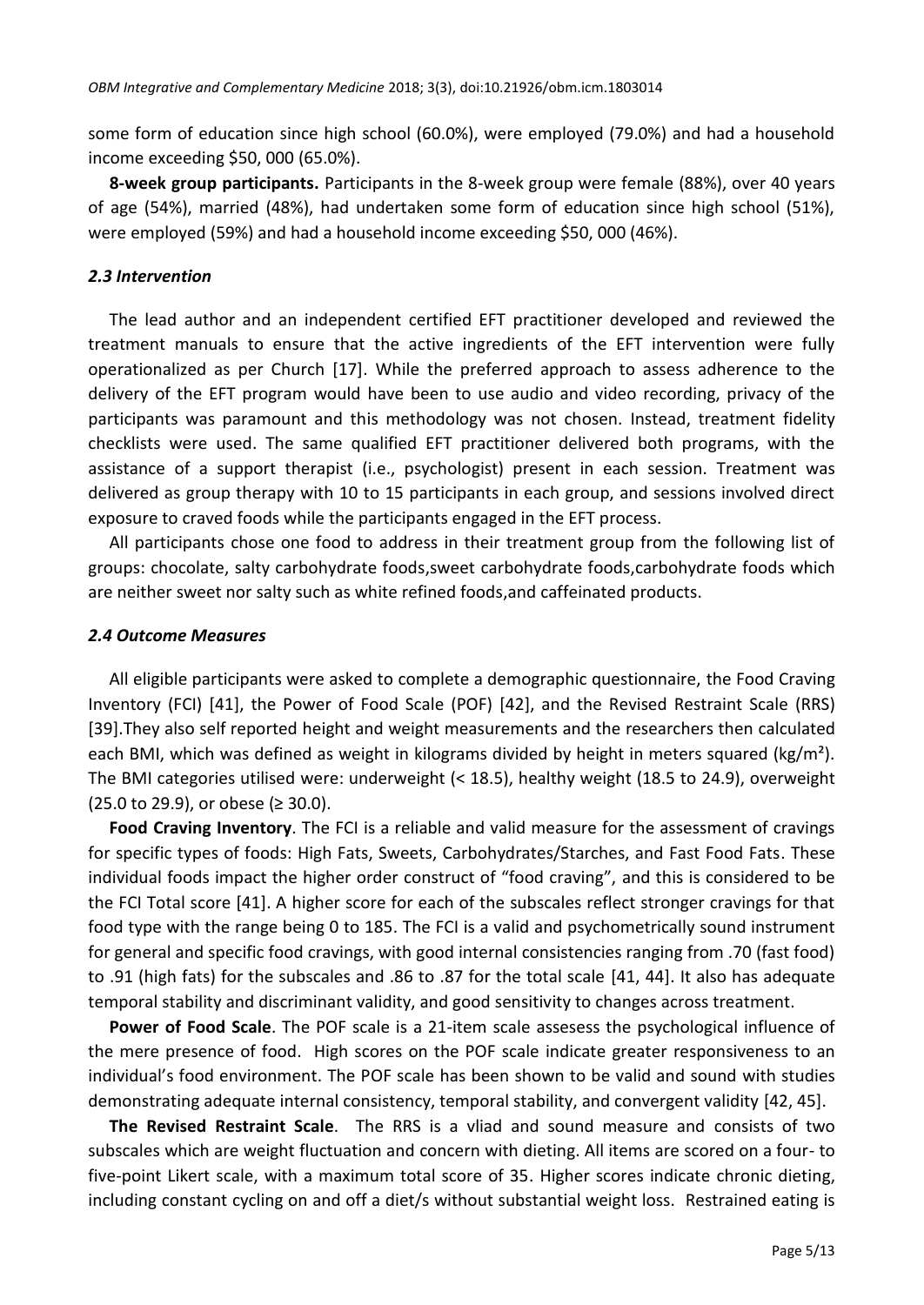defined as a score of 16 or greater in females, and 12 or greater in males. High dietary restraint is a contributer to eating disorder development, obesity, and loss of control over food intake [46, 47, 48, 49].

#### **3. Results**

The data were analysed using SPSS (Version 22) using an alpha level of .05.

#### *3.1 Preliminary Analyses*

Chi-square analyses were performed to examine whether the two intervention groups (96 adults in the 4-week trial, and 47 adults in the 8-week trial) differed based on demographic variables. Results of these analyses revealed no significant differences between groups in relation to gender χ2(1) = .17, *p* = .680; marital status χ2(5) = 2.17, *p* = .25; age χ2(8) = 6.80, *p* = .250; education level χ2(7) = 13.51, *p* = .061; income χ2(10) = 51.841, *p* = .100; or employment area χ2(19) = 25.79, *p* = .136.

#### *3.2 Main Analyses*

A mixed (between-within subjects) 2 x 5 MANOVA was conducted to determine whether the different intervention lengths (4 weeks vs 8 weeks) influenced the dependent variables (e.g., FCI, POF, RRS, weight, and BMI) combined, over time (pre-intervention vs post-intervention vs 6 month follow-up vs 12-month follow-up). A non-significant Box's M indicated the homogeneity of variance-covariance matrix assumption had not been violated. Mauchly's Test of Sphericity for each of the dependent variables indicated the assumption of sphericity had been violated, therefore Huynh Feldt was utilised in order to determine if the test was statistically significant.

With the use of Wilk's criterion, a significant multivariate main effect was found for Time *F*(15, 26) = 6.83,  $p =$  < .001, partial  $\eta^2$  = .80, power = 1.00. Findings revealed there was no significant main effect for Intervention Length (*p* = .749), and no significant interaction between Time and Intervention Length (*p* = .205). Therefore, further analyses will be focused primarily on the main effect of Time.

Given the significant multivariate main effect, univariate analysis of variance (ANOVAs) for each dependent variable was assessed.

**Food craving.** Univariate analyses revealed a significant main effect of Time on the FCI *F*(2.33, 93.12) = 13.39,  $p =$ < .001, partial  $\eta^2$  = .25, power = 1.00. Simple effects analyses for Time revealed significant differences in FCI scores across time were elicited for the four-week intervention group, *F*(3.00, 39.00) = 7.37,  $p = .001$ ,  $\eta^2 = .36$ , power = .98. Pairwise comparisons with Sidak adjustment revealed FCI scores decreased significantly from pre-intervention to post-intervention for fourweek intervention group participants with this reduction maintained at 12-month follow-up, but not 6-month follow-up. For the eight-week intervention group, significant differences in FCI scores were also seen  $F(2.06, 55.72) = 7.75, p = .001, \eta^2 = .22$ , power = 0.94. Pairwise comparisons with Sidak adjustment revealed FCI scores decreased significantly from pre-intervention to postintervention for eight-week intervention group participants, with this reduction maintained at 6 month follow-up and 12-month follow-up (see Table 1).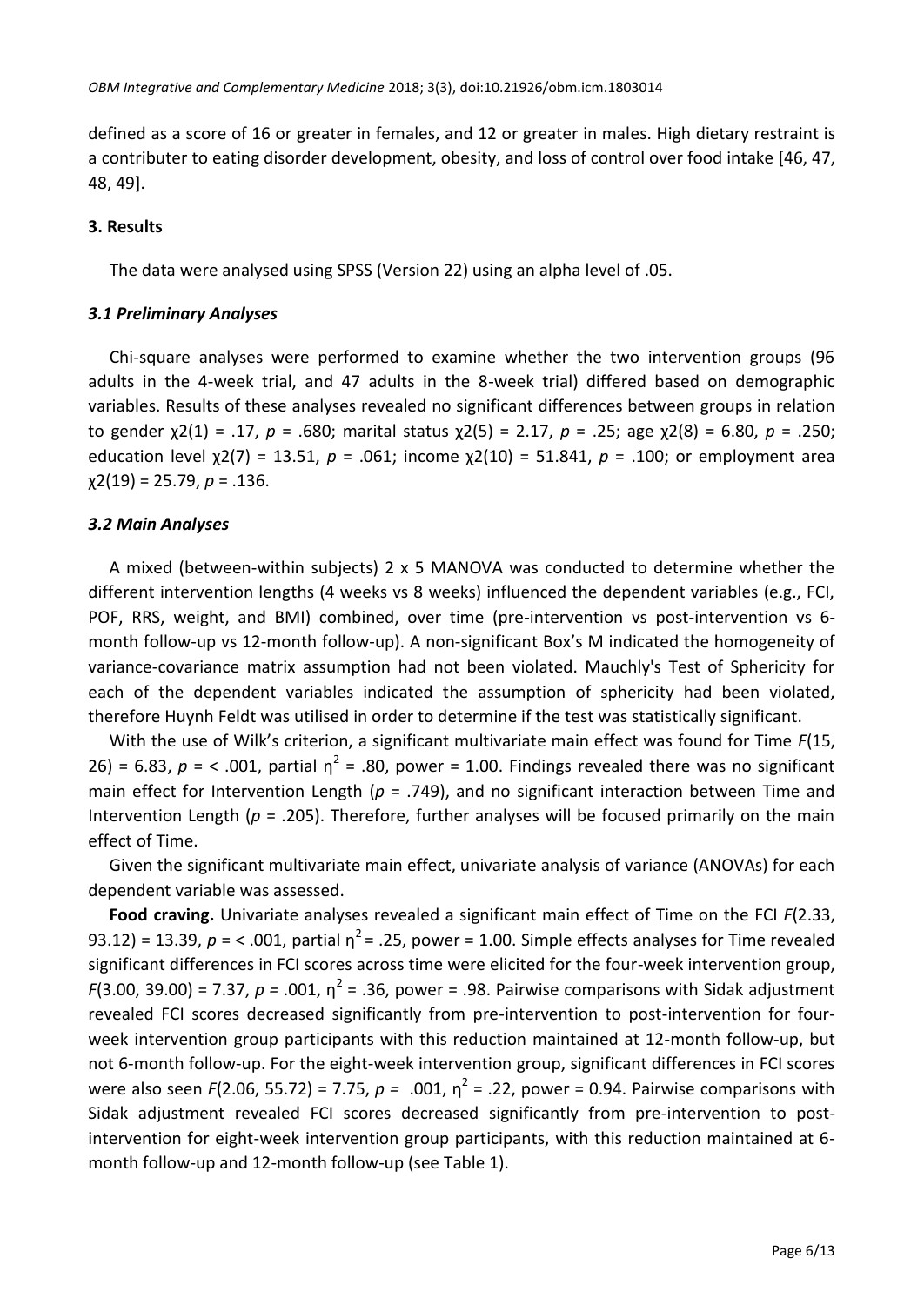**Power of food.** Univariate analyses revealed a significant main effect of Time on the POF *F*(2.18, 87.24) = 27.31,  $p =$  < .001, partial  $\eta^2$  = .41, power = 1.00. Simple effects analyses for Time revealed significant differences in POF scores were elicited for the four-week intervention group over time, *F*(3.00, 39.00) = 29.14,  $p =$  < .001,  $\eta^2 = .69$ , power = .87.43. Pairwise comparisons with Sidak adjustment revealed POF scores decreased significantly from pre-intervention to post-intervention for four-week intervention group participants with this reduction maintained at 6-month, and 12 month follow-up points. For the eight-week intervention group, significant differences in POF scores were also observed,  $F(2.06, 55.63) = 9.84$ ,  $p = 5.001$ ,  $p^2 = .28$ , power = 0.98. Pairwise comparisons with Sidak adjustment revealed POF scores decreased significantly from preintervention to post-intervention for eight-week intervention group participants, with this reduction maintained at 6-month follow-up and 12-month follow-up.

**Restraint.** Univariate analyses revealed a significant main effect of Time on the RRS *F*(2.12, 78.54) = 11.46,  $p = .002$ , partial  $\eta^2 = .14$ , power = 0.92. Simple effects analyses for Time revealed significant differences in restraint scores were elicited for the four-week intervention group over time  $F(3.00, 39.00) = 2.94, p = .045, \eta^2 = .19$ , power = .65. However, pairwise comparisons with Sidak adjustment revealed no statistically significant changes in restraint scores from preintervention to post-intervention 6-month follow-up, or 12-month follow-up. For the eight-week intervention group, significant differences in restraint scores were also seen *F*(1.85, 49.96) = 9.55,  $p$  < .001,  $\eta^2$  = .26, power = .97. Pairwise comparisons with Sidak adjustment revealed restraint scores did not decrease significantly from pre-intervention to post-intervention, or from preintervention to 6-month follow-up. However, post-hoc tests revealed a statistically significant decrease in restraint scores from pre-intervention to 12-month follow-up, indicating a delayed effect of the EFT-based treatment for the eight-week intervention group.

**BMI.** Simple effects analyses for Time revealed significant differences in BMI scores were elicited for the four-week intervention group over time  $F(2.01, 26.08) = 5.11, p = .013, \eta^2 = .28,$ power = .78. However, pairwise comparisons with Sidak adjustment revealed no statistically significant changes in BMI scores from pre-intervention to post-intervention, 6-month follow-up, or 12-month follow-up. For the eight-week intervention group, no statistically significant differences in BMI scores was observed across any time points.

**Weight.** Simple effects analyses for Time revealed significant differences in weight scores were elicited for the four-week intervention group over time  $F(2.19, 28.51) = 4.71, p = .014, \eta^2 = .27,$ power = .78. However, pairwise comparisons with Sidak adjustment revealed no statistically significant changes in weight scores from pre-intervention to post-intervention, 6-month followup, or 12-month follow-up. For the eight-week intervention group, no statistically significant differences in weight scores was observed across any time point.

See Table 1.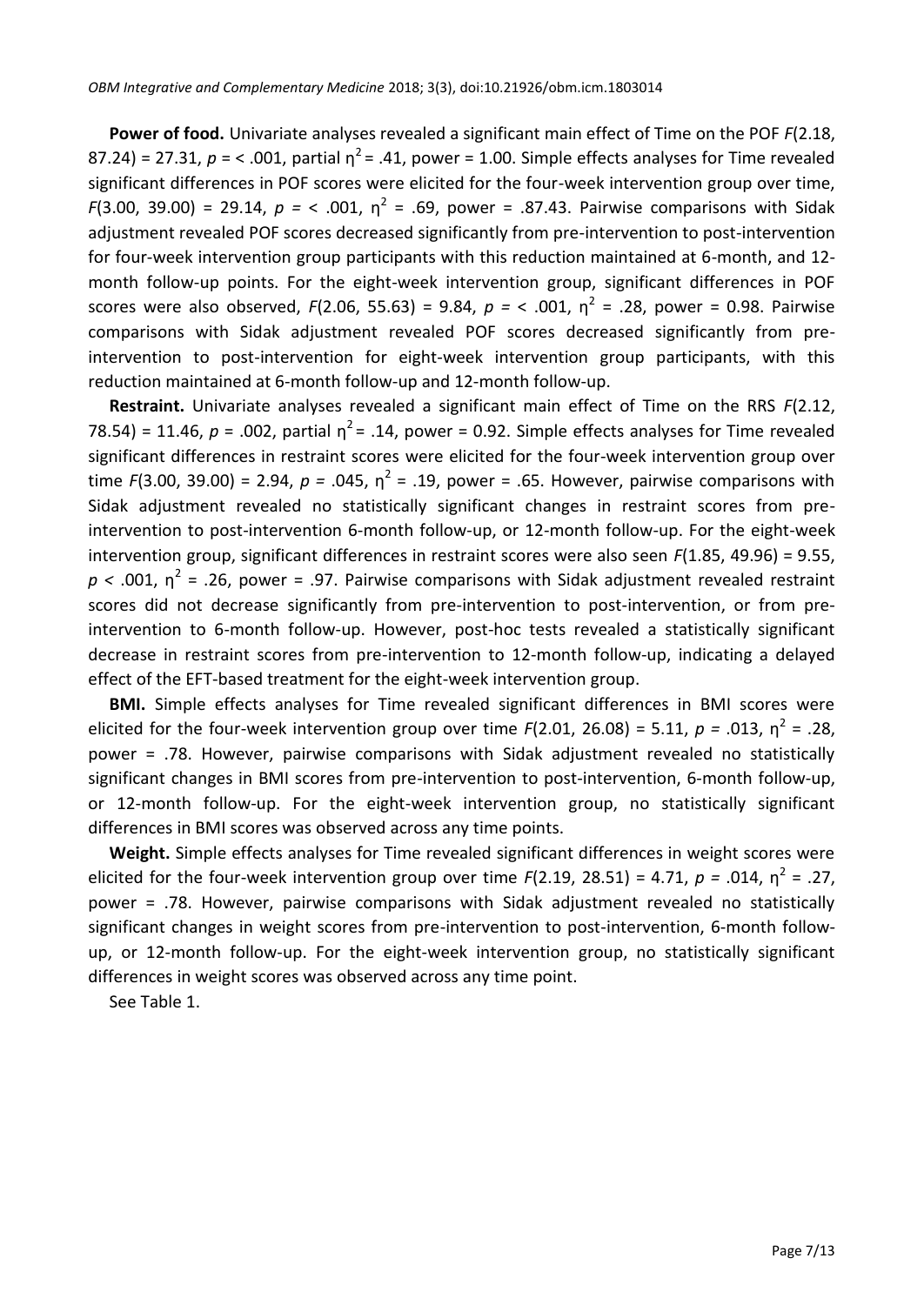|                               |                  | 4-Week     |                           |           |                  | 8-Week                    |           |         |
|-------------------------------|------------------|------------|---------------------------|-----------|------------------|---------------------------|-----------|---------|
|                               |                  |            | <b>Intervention Group</b> |           |                  | <b>Intervention Group</b> |           |         |
|                               |                  | $(n = 14)$ |                           |           |                  | $(n = 28)$                |           |         |
| <b>Variable</b>               | $\boldsymbol{n}$ | M          | <b>SD</b>                 | p         | $\boldsymbol{n}$ | M                         | <b>SD</b> | p       |
| FCI (Baseline)                | 98               | 62.21      | 16.80                     |           | 49               | 61.68                     | 20.52     |         |
| POF (Baseline)                | 98               | 76.86      | 15.63                     |           | 49               | 70.43                     | 21.31     |         |
| RRS (Baseline)                | 98               | 32.07      | 4.65                      |           | 49               | 33.18                     | 6.28      |         |
| Weight (Baseline)             | 98               | 95.21      | 16.41                     |           | 49               | 94.13                     | 28.80     |         |
| <b>BMI</b> (Baseline)         | 98               | 33.00      | 5.42                      | .154      | 49               | 33.44                     | 7.19      |         |
| FCI (Post)                    | 98               | 45.93      | 15.36                     | $.013*$   | 49               | 48.58                     | 13.65     | $.016*$ |
| POF (Post)                    | 98               | 51.36      | 18.63                     | $< .001*$ | 49               | 53.32                     | 21.37     | $.001*$ |
| RRS (Post)                    | 96               | 30.07      | 5.58                      | .741      | 49               | 31.50                     | 5.61      | .121    |
| Weight (Post)                 | 98               | 94.43      | 16.26                     | .755      | 49               | 90.43                     | 20.45     |         |
| <b>BMI</b> (Post)             | 98               | 32.57      | 5.79                      | .575      | 49               | 33.07                     | 7.17      |         |
| FCI (6-mth follow-up)         | 49               | 48.79      | 12.26                     | .065      | 27               | 48.39                     | 12.33     | $.021*$ |
| POF (6-mth follow-up)         | 49               | 41.71      | 12.36                     | $< .001*$ | 27               | 49.39                     | 27.06     | $.001*$ |
| RRS (6-mth follow-up)         | 49               | 27.50      | 6.27                      | .158      | 28               | 28.50                     | 9.37      | .072    |
| Weight (6-mth follow-<br>up)  | 48               | 91.86      | 14.22                     | .590      | 28               | 89.59                     | 25.19     |         |
| BMI (6-mth follow-up)         | 48               | 31.79      | 4.84                      |           | 28               | 33.87                     | 15.25     |         |
| FCI (12-mth follow-up)        | 46               | 46.00      | 15.24                     | $.003*$   | 27               | 51.75                     | 14.43     | $.022*$ |
| POF (12-mth follow-up)        | 46               | 46.93      | 14.69                     | $< .001*$ | 28               | 51.29                     | 22.86     | $.002*$ |
| RRS (12-mth follow-up)        | 46               | 29.93      | 5.46                      | .689      | 28               | 24.07                     | 11.84     | $.004*$ |
| Weight (12-mth follow-<br>up) | 48               | 87.57      | 14.73                     | .065      | 28               | 89.68                     | 25.25     | .497    |
| BMI (12-mth follow-up) 48     |                  | 29.86      | 4.62                      | .058      | 28               | 33.88                     | 15.36     | .803    |

**Table 1** Means and standard deviations for dependent variables as a function of group and time.

\*p<.005

# **4. Discussion**

The current paper compared the outcomes of a 4-week EFT treatment versus an 8-week EFT treatment, over time. The aim was to ascertain if treatment length had an impact on outcome measures, in order to potentially affect adherence rates for clients.

Overall, findings indicated significant reductions in food cravings, subjective power of food, dietary restraint, BMI, and weight for both intervention lengths. The lack of statistically significant interaction effect and main effect of intervention length indicates that there was no significant difference between the intervention groups, in terms of the variables measured. Ultimately, the findings imply that a briefer, 4-week EFT intervention achieves comparable results to a longer, 8 week EFT program.

Further analyses did indicate some differences between the intervention lengths that are worth noting. For food cravings, the 8-week intervention produced effects that were maintained at 6 and 12-month follow-up, while the four-week intervention did not maintain this effect at 6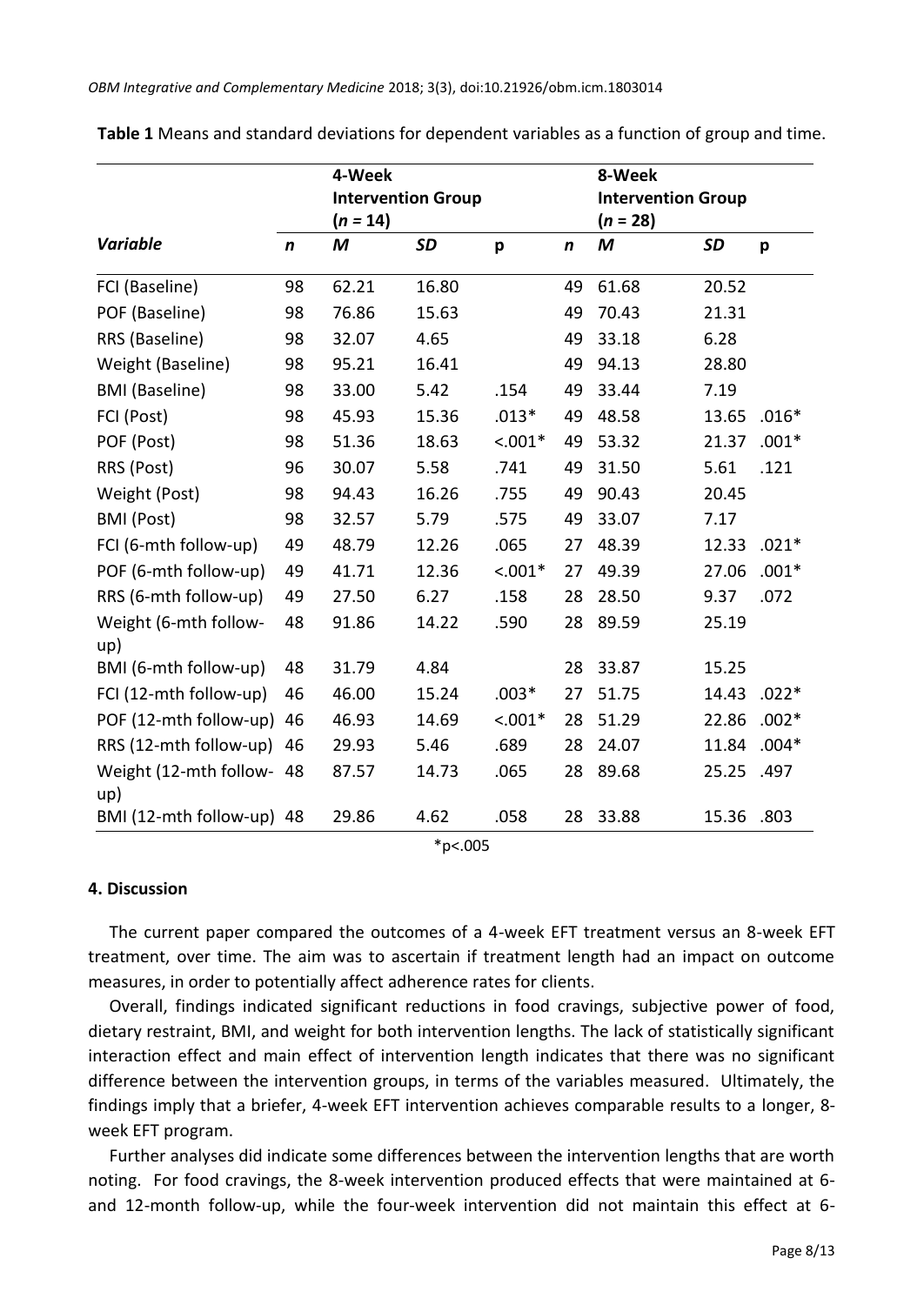months. The longer length of this program may have resulted in improved cravings and is worthy of note in programs moving forward. For restraint, the 8-week intervention produced effects that were maintained at all measured time points, while the four-week intervention produced an overall effect but no specific effect between time points. Again, the additional treatment sessions in the 8-week program influenced restraint ability above and beyond the briefer program, and is also recommended for future programs. Previous EFT for weight loss studies [39] have indicated that restraint often takes longer to respond (only becoming significant at the 6-month point), which may be a function of the measure used, or the decreases in other variables (e.g. food craving severity) assisted internal regulation over time.

Finally, for BMI and weight, the four-week intervention produced an overall effect while the eight-week intervention did not. The four-week intervention actually resulted in more weight loss (eight kilograms over 12 months versus five kilograms for the longer program), and we suspected that adherence was better for the shorter length. This was not an expected outcome given the longer length program resulted in better outcomes in food craving severity and restraint ability and thus it was expected to see greater weight loss. It must be mentioned that neither program included any dietary or exercise advice, which may have impacted total weight loss. While the participants in the 8-week program did lose weight and this was clinically significant, it may have been that the more concise and succinct program resulted in better adherence and attendance. A larger sample size would potentially impact this variable and is highly recommended.

The program was evaluated weekly byparticipants. A seven-point Likert scale was used (0 represented 'not at all') and 91% of participants in the 4-week program indicated EFT addressed their concerns 'very well', and 89% found the EFT program to 'very much' meet their goals for reducing food cravings. In the 8-week intervention, 93% of the participants in the 8-week program indicated EFT addressed their concerns very well, and 88% found the EFT program to 'very much' meet their goals for reducing food cravings. Evidently, evaluation ratings indicated that participants' satisfaction with the EFT program was similarly high across intervention lengths.

# *4.1 Limitations*

The results of this comparison may be understated due to the limitations of sample size and attrition, as is common in longitudinal studies. Due to the nature of the study and its research questions, data was included only if participants had completed all measures at each time point (i.e., pre-intervention, post-intervention, 6-month follow-up, and 12-month follow-up – see Table 1). This then limits the data reported and its generalizability to the wider community.

Caution is also needed when interpreting retrospectively collected data. Future research would benefit from a well designed randomized trial of the two treatment lengths (four-week versus eight-week), including a control condition, before conclusions about treatment length are fully established.

# **5. Conclusions**

While the efficacy of EFT as an adjunct to standard dietary and exercise programs has been established through several clinical trials, it has not been clear as to the optimal length of program required to achieve successful results. This paper presents a comparison of a brief 4-week (8-hour) program versus an 8-week (16-hour program). Overall findings indicated significant reductions in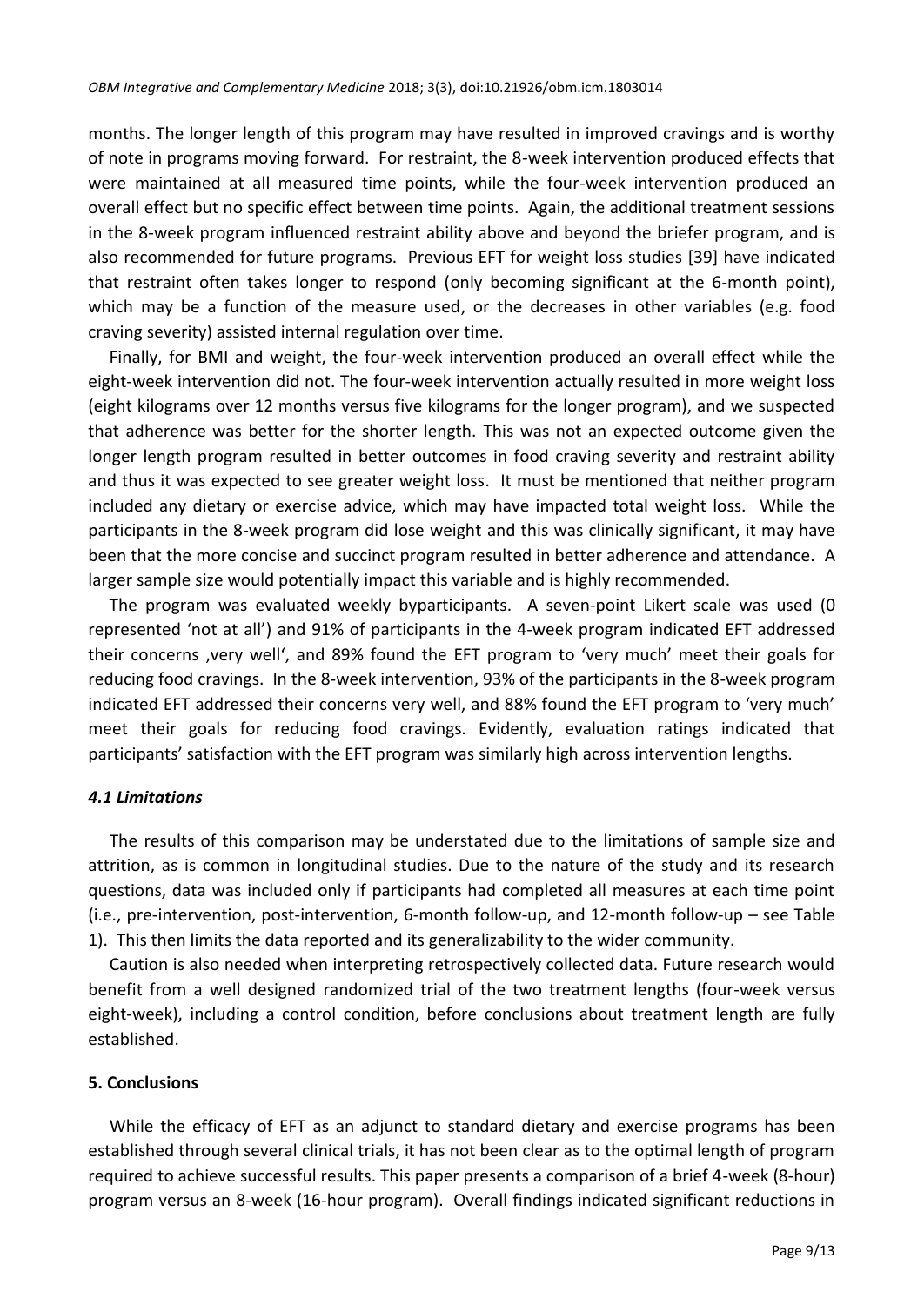all measures for both intervention lengths. The briefer, 4-week EFT treatment achieved comparable results to a longer, 8-week EFT program, however it is important for future interventions moving forward to consider the impact a longer program can have on maintaining reductions in food craving severity and restraint ability. This may be relevant to participants who have struggled with weight issues for a longer peirod of time. Larger sample clinical trials are recommended to ascertain the long term impact of weight loss after EFT.

# **Author Contributions**

Dr. Stapleton supervised the original trials, and Ms Chatwin assisted with the analysis and writeup of this comparison paper.

# **Funding**

The authors acknowledge the Association for Comprehensive Energy Psychology for supporting the intervention trials with funding.

# **Competing Interests**

The authors have declared that no competing interests exist.

# **References**

- 1. Delahanty LM, Meigs JB, Hayden D, Williamson DA, Nathan DM. Psychological and behavioral correlates of baseline BMI in the diabetes prevention program (DPP). Diabetes Care. 2002; 25, 1992-1998.
- 2. Franken IHA, Muris P. Individual differences in reward sensitivity are related to food craving and relative body weight in healthy women. Appetite. 2005; 45, 198-201.
- 3. Hill AJ, Heaton-Brown L. The experience of food craving: A prospective investigation in healthy women. J Psychosom Res. 1994; 38: 801-814.
- 4. Perri M, Fuller P. Success and failure in the treatment of obesity: Where do we go from here. Med Exerc Nutr Health. 1995; 4: 255-272.
- 5. Mann T, Tomiyama AJ, Westling E, Lew AM, Samuels B, Chatman J. Medicare's search for effective obesity treatments: diets are not the answer. Am Psychol. 2007; 62: 220.
- 6. Foster GD, Sarwer DB, Wadden TA. Psychological effects of weight cycling in obese persons: A review and research agenda. Obes Res. 2012; 5: 474-488.
- 7. Cereda E, Malavazos AE, Caccialanza R, Rondanelli M, Fatati G, Barichella M. Weight cycling is associated with body weight excess and abdominal fat accumulation: A cross-sectional study. Clin Nutr. 2011; 30: 718-723.
- 8. Hill JO, Wyatt H, Phelan S, Wing R. The National Weight Control Registry: is it useful in helping deal with our obesity epidemic? J Nutr Educ Behav. 2005; 37: 206-210.
- 9. Raynor HA, Jeffery RW, Phelan S, Hill JO, Wing RR. Amount of food group variety consumed in the diet and long‐term weight loss maintenance. Obes Res. 2012; 13: 883-890.
- 10. Wing RR, Hill JO. Successful weight loss maintenance. Annu Rev Nutr. 2001; 21: 323-341.
- 11. Shaw K, O'Rourke P, Del Mar C, Kenardy J. Psychological interventions for overweight or obesity. Cochrane Database Syst Rev. 2005; 2: 1-62.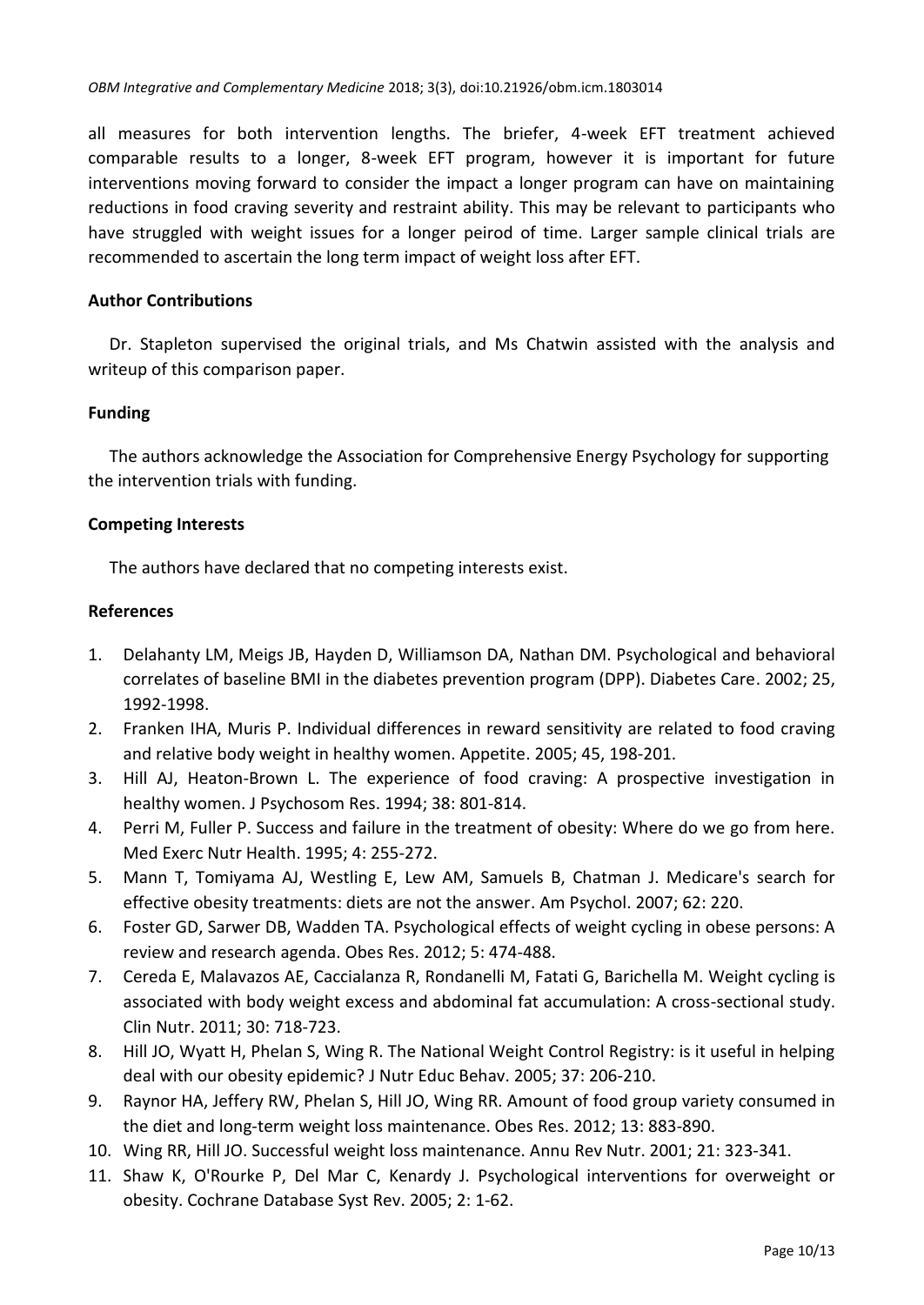- 12. Church D, Feinstein D, Palmer-Hoffman J, Stein PK, Tranguch A. Empirically supported psychological treatments: The challenge of evaluating clinical innovations. J Nerv Ment Dis. 2013; 202: 699-709.
- 13. Feinstein D. Energy psychology: A review of the preliminary evidence. Psychotherapy. 2008; 45: 199.
- 14. Feinstein D. Acupoint stimulation in treating psychological disorders: Evidence of efficacy. Review of General Psychology. 2012; 16, 364-380.
- 15. Maharaj ME. Differential gene expression after Emotional Freedom Techniques (EFT) treatment: A novel pilot protocol for salivary mRNA assessment. Energy Psychol. 2016; 8: 17- 32.
- 16. Craig G. The EFT manual. Fulton, CA: Energy Psychology Press, 2011.
- 17. Church D. The EFT manual. 3rd ed. Santa Rosa, CA: Energy Psychology Press; 2013.
- 18. Dhond RP, Kettner N, Napadow V. Neuroimaging acupuncture effects in the human brain. J Altern Complement Med. 2007; 13: 603-616.
- 19. Diepold Jr JH, Goldstein DM. Thought field therapy and qEEG changes in the treatment of trauma: A case study. Traumatology. 2009; 15: 85-93.
- 20. Fang J, Jin Z, Wang Y, Li K, Kong J, Nixon EE, Hui KK-S. The salient characteristics of the central effects of acupuncture needling: Limbic-paralimbic-neocortical network modulation. Hum Brain Mapp. 2009; 30: 1196-1206.
- 21. Hui KKS, Liu J, Marina O, Napadow V, Haselgrove C, Kwong KK, Makris N. The integrated response of the human cerebro-cerebellar and limbic systems to acupuncture stimulation at ST 36 as evidenced by fMRI. NeuroImage. 2005; 27: 479-496.
- 22. Napadow V, Kettner N, Liu J, Li M, Kwong KK, Vangel M, Hui KK. Hypothalamus and amygdala response to acupuncture stimuli in carpal tunnel syndrome. Pain. 2007; 130: 254-266.
- 23. Church D, Yount G, Brooks AJ. The effect of Emotional Freedom Techniques (EFT) on stress biochemistry: A randomized controlled trial. J Nerv Ment Dis. 2012; 200: 891-896.
- 24. Lambrou PT, Pratt GJ, Chevalier G. Physiological and psychological effects of a mind/body therapy on claustrophobia. Subtle Energ Energ Med, 2003; 14: 239-251.
- 25. Swingle PG, Pulos L, Swingle MK. Neurophysiological indicators of EFT treatment of posttraumatic stress. Subtle Energ Energ Med. 2004; 15: 75-86.
- 26. Stapleton P. Emotional Freedom Techniques for food cravings and emotional eating. Appl Psychol Health Well Being. 2016; 8: 232-57.
- 27. Church D, Hawk C, Brooks A, Toukolehto O, Wren M, Dinter I, Stein P. Psychological trauma symptom improvement in veterans using EFT (Emotional Freedom Techniques): A randomized controlled trial. J Nerv Ment Dis, 2013; 201: 153-160.
- 28. Church D, Brooks AJ. CAM and energy psychology techniques remediate PTSD symptoms in veterans and spouses. Explore. 2014; 10: 24-33.
- 29. Gallo FP. Energy tapping for trauma: Rapid relief from post-traumatic stress using energy psychology. Oakland, CA: New Harbinger; 2007.
- 30. Geronilla L, Minewiser L, Mollon P, McWilliams M, Clond M. EFT (Emotional Freedom Techniques) remediates PTSD and psychological symptoms in veterans: A randomized controlled replication trial. Energ Psychol. 2016; 8: 29-41.
- 31. Stapleton P, Devine S, Chatwin H, Porter B, Sheldon T. A feasibility study: Emotional freedom techniques for depression in Australian adults. Curr Res Psychol, 2014; 5: 19-33.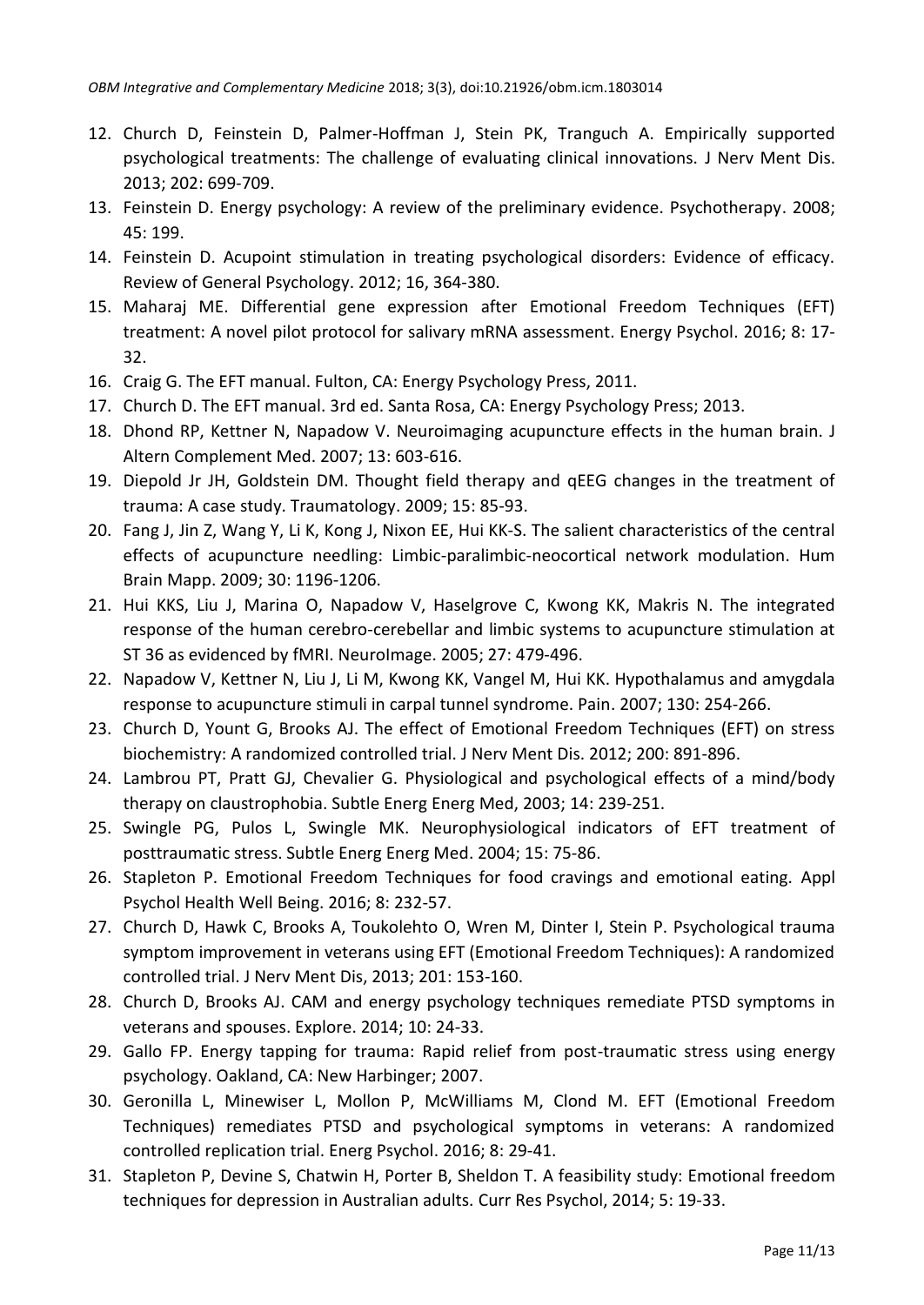- 32. Stapleton P, Chatwin H, Shepperd L, McSwan J. The lived experience of chronic pain and the impact of brief Emotional Freedom Techniques (EFT) group therapy on coping. Energ Psychol. 2016; 8: 18-28.
- 33. Clond M. Emotional Freedom Techniques for anxiety: A systematic review with meta-analysis. J Nerv Ment Dis. 2016; 204: 388-395.
- 34. Sebastian B, Nelms J. The effectiveness of Emotional Freedom Techniques in the treatment of Posttraumatic Stress Disorder: A meta-analysis. Explore. 2017, 13: 16-25.
- 35. Nelms J, Castel D. A systematic review and meta-analysis of randomized and non-randomized trials of Emotional Freedom Techniques (EFT) for the treatment of depression. Explore-J Sci Heal. 2016; 12: 416-426.
- 36. Wing RR, Phelan S. Long-term weight loss maintenance. Am J Clin Nutr. 2005, 82: 222-225.
- 37. Stapleton P, Church D, Sheldon T, Porter B, Carlopio C. Depression Symptoms Improve after Successful Weight Loss with Emotional Freedom Techniques. ISRN Psychiatry. 2013: 573532.
- 38. Church D, Brooks AJ. The effect of a brief EFT (Emotional Freedom Techniques) selfintervention on anxiety, depression, pain and cravings in healthcare workers. Integr Med Clin J. 2010, 9: 40-44.
- 39. Stapleton PB, Sheldon T, Porter B, Whitty J. A randomized clinical trial of a meridian-based intervention for food cravings with six-month follow-up. Behav Change. 2011; 28: 1-16.
- 40. Stapleton P, Bannatyne A, Porter B, Urzi KC, Sheldon T. Food for Thought: A Randomised Controlled Trial of Emotional Freedom Techniques and Cognitive Behavioural Therapy in the Treatment of Food Cravings. Food for Thought: A Randomised Controlled Trial of Emotional Freedom Techniques and Cognitive Behavioural Therapy in the Treatment of Food Cravings. 2016; 8: 232-57.
- 41. White MA, Whisenhunt BL, Williamson DA, Greenway FL, Netemeyer RG. Development and validation of the Food-Craving Inventory. Obesity. 2002; 10: 107-114.
- 42. Lowe MR, Butryn ML, Didie ER, Annunziato RA, Thomas JG, Crerand CE, Halford J. The Power of Food Scale: A new measures of the psychological influence of the food environment. Appetite. 2009; 53: 114-118.
- 43. Herman CP, Polivy J. Restrained eating. In A. J. Standard (Ed.), Obesity Philadelphia, PA: W. B. Saunders; 1980. (pp. 208-225).
- 44. White MA, Grilo C. Psychometric properties of the Food Craving Inventory among obese patients and binge eating disorder. Eat Behav.2005; 6: 239-245.
- 45. Cappelleri JC, Bushmakin AG, Gerber RA, Leidy NK, Sexton CC, Karlsson J, Lowe MR. Evaluating the Power of Food Scale in obese subjects and a general sample of individuals: Development and measurement properties. Int J Obes, 2009; 33: 913-922.
- 46. Fedoroff IC, Polivy J, Herman CP. The effect of pre-exposure to food cues on the eating behavior of restrained and unrestrained eaters. Appetite. 1997; 28: 33-47.
- 47. Overduin J, Jansen A. Food cue reactivity in fasting and non-fasting subjects. Eur Eat Disord Rev. 1996; 4: 249-259.
- 48. Davis C, Katzman MA. Chinese men and women in the United States and Hong Kong: Body and self-esteem raings as a prelude to dieting and exercise. Int J Eat Disord. 1998; 23: 99-102.
- 49. Klem ML, Klesges RC, Bene CR, Mellon MW. A psychometric study of restraint: The impact of race, gender, weight, and marital status. Addict Behav. 1990; 15: 147-152.